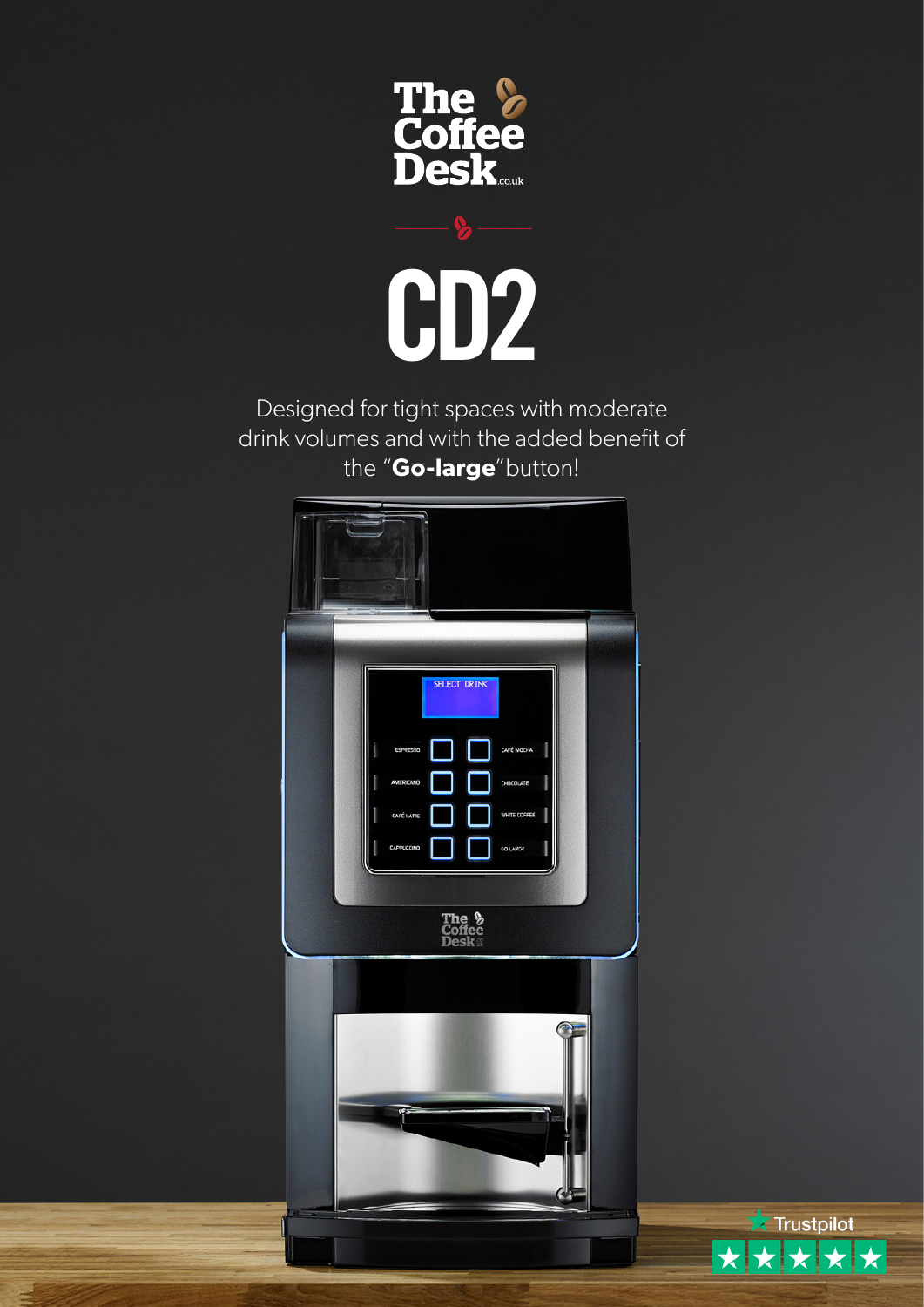**Recommended for...**

## **Installation Requirements**



Use in Kitchens areas Break-out spaces Meeting rooms

People with preference for bean-to-cup coffee

### LED Status Display

Design Values

A neat, simple display that maps the progress of your drink and provides immediate diagnostic alerts for any problems or issues.



Adjustable cup Platform Easy slide adjustable platform allows you to change drinks platform height to accommodate a variety of cup shapes and sizes.

with quality engineered internal components producing consistently good coffee cup after cup.

### **Water** Supply





This small footprint machine works well in small spaces and is the big brother of the CD1. There is enough capacity to make up to 100 drinks per day.



£24 per week (3 years)

### **Warranty:**

Please Note: If your offices are located in a Hard Water area and have no filtration systems integrated into your supply, our Service Guarantee will not cover repairs and damaged caused by lime-scale or the build-up of particulate deposits within the machine.

Your coffee machine is fully warrantied for the duration of the lease, or for 3 years if you buy outright.

**To Buy:**



# **CD2 To Buy:**<br>**E2,699.00 E24 per wee**

**£2,699.00**

### **Electricity** Connection

Typically the CD2 is plumbed directly into your water supply. However, if required we can install your machine with a standalone water tank option which can be fitted into a cabinet or discreetly hidden away.





We have provided an illustration of the CD2 dimensions above to help you think about the best location for your new coffee machine. Your machine can be fitted into kitchen areas with no uppercupboard, on an island, or can sit on its own base cabinet.

Creating the perfect cup of coffee also requires the water to have all the right properties. Not only does it result in a better tasting coffee, but it also helps protect equipment against the costly effects of corrosion and scale.

You probably know about the differences between Hard and Soft water already. That Hard water contains quantities of dissolved minerals (like calcium and magnesium), and Soft water is treated and only contains a level of sodium. But did you know that even Soft water can contain particulates that might diminish the taste of your coffee and potentially damage your machine over time?





 $\sqrt{2}$ 

**Silver** 

We would therefore recommend that you install an in-line filter to protect and prolong the life of your machine. As part of our installation, The Coffee Desk can provide one of the filter systems below and fit absolutely free.

3M ScaleGuard Water Filtration

|               |               |                                                      | <b>Our Price</b> |
|---------------|---------------|------------------------------------------------------|------------------|
|               |               | <b>System One</b><br>(for less than 50 drinks a day) | £149.99          |
| System<br>One |               | <b>System Two</b><br>(for more than 50 drinks a day) | £199.99          |
|               | System<br>Two | <b>Fitting Costs:</b>                                | <b>FREE</b>      |

All our machines require a 240v mains connection. Ideally, we need to situate the machine close to a mains wall socket. However, we're happy to install extensions and electrical fixings to connect the machine to a source that may be located further away.





Example of lime-scale deposits from hard water areas.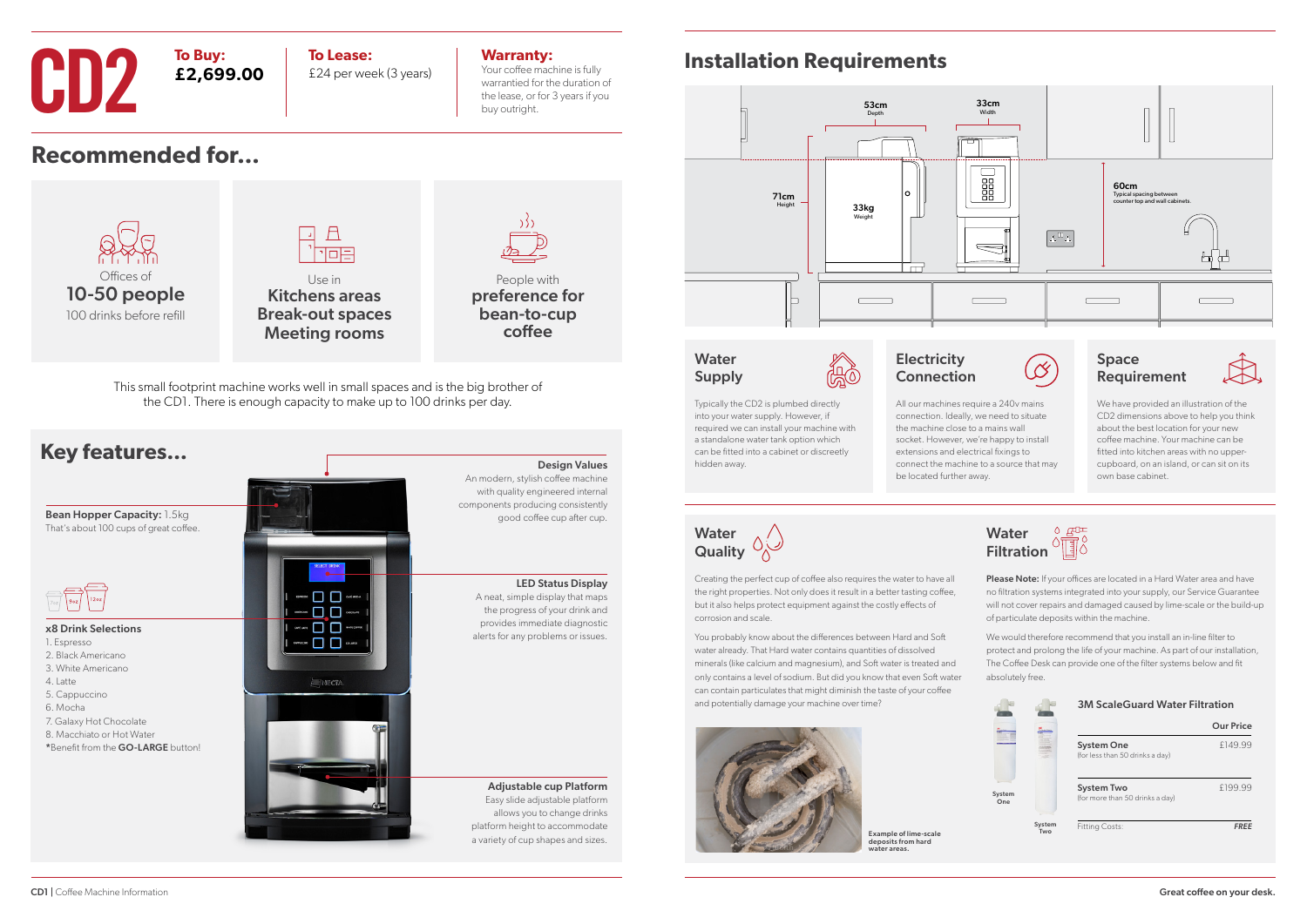We've select our roaster very carefully in order to ensure we provide you with the very best, ethically sourced coffees. Roasted in traditional coffee drum roasters along side hi-tech monitoring systems our roasters produce consistent batches that never lack aroma or taste. They're are then bagged and sealed to protect their fresh and distinct flavours with every bag marked with the roast date and batch code.

## **Our Coffees**

Quality beans, ethically sourced and roasted to perfection.

 $\mathbf{Q}$ 

Perfectly Suited for espressos with an excellent and visibly rich crema. A medium dark roasted coffee blended especially for its traditional Italian espresso deep roast flavour. It works well in milk-based drinks like cappuccinos and lattes.

## **CREMA THE CROP**

Bright and fruity pairing Central and South American single-origins, plus some of our extremely popular Ethiopian Mocha Djimmah beans. The dominant American combination gives good body and crema, while providing sweetness and acidity. This is a great choice for those who like their espresso to have some fruity brightness.

> A magical luxurious chocolate blend. Being able to create your ultimate chocolate drink is a treat that just might pick you up even on the most challenging of days. Using the finest coco imported from sustainable international growers, this 25% cocoa mix is so lovingly prepared that you can even see the sugar crystals.

An authentic, strong and slightly spicy Italian roast coffee. Mainly South American Arabica coffee beans with a dash of Robusta coffee beans to add that deep favourful kick you need to keep you going. Perfect for making espressos, cappuccinos, and lattes.

## **GOODFELLA**

Rustic tones from a classic Ethiopian Mocha. Djimmah Arabica beans married with South American refinement means big body and earthy, nutty tones. The Robusta means a noticeable caffeine kick!

## **FRONT & CENTRAL**

A fresh tasting, mixed blend of Brazilian and Colombian arabica beans with a hint of robusta for that little bit of edge. The Swiss Water decaffeination process soaks the beans in pure hot water to preserve all the coffee's inherent flavours without the use of chemicals or solvents.



## **KICKER**

## **UNPLUGGED**

Deep and powerful blend, containing beans

from Asia and Africa, combined with a Monsoon Malabar bean. The blend has bags of crema that leaves you with an almost neverending finish of chocolate, toffee and smokey spice. In milk it can make a fantastic latte or cappuccino, but with a distinct smokey edge.

## **DOUBLE A**







### The Grind

Getting the grind just right is the first step to producing a great cup of coffee. And having a good quality coffee and roast suited to your machine is essential. If the grind is too fine, the coffee can be overextracted and bitter, too course and your coffee will be weak and flavourless.



Tamping refers to the pressure applied to the ground coffee prior to brewing to ensure an even density. Using a poor quality bean and/or blend can result in an uneven grind and inconsistent throw. If the grind is uneven and the tamp is uneven and loose, water will flow through the gaps and fail to extract the full flavour from the coffee.



You can choose from five high street quality blends created specifically for office use where blends need to meet the needs of the many, not the few. And we're constantly looking for new roasters and new blends to ensure our customers have access to the best quality coffees on the market, at the best possible prices.

Periodically we'll send you taster packs of new blends form new roasters we've found. If you like the new blends we'll buy them in just for you!



Our freeze dried fresh milk is as good as it gets with no added colours, preservatives or Hydrogenated Fats. It's just skimmed milk that's freeze dried - perfect for the office and great tasting, fuss free, coffee time after time.

Milfresh Gold is 100% dairy goodness and used as a complete replacement for fresh milk to deliver truly authentic Cappuccinos & Lattes.

Pure, high quality skimmed milk granules, produced using a unique drying process which protects natural goodness. Made from pure milk, is fat free and tastes 'as good as fresh'.





**Chocolate** 

The Hot

Our customers deserve the very best. That's why we use Galaxy Hot Chocolate in all our machines - the best selling and best tasting hot chocolate on the market. Smooth, deliciously creamy and designed specifically for use with automated systems, Galaxy is the perfect partner for some serious chocolate indulgence.





## **Ingredients**

Having a great machine doesn't guarantee a great cup of coffee. The ingredients are just as important. And it's not just about the quality of the ingredients, but also their compatibility with your machine. Using roasts and blends of beans that work best with your machine is essential. Also, poor quality blends can often contain small stones which will ultimately damage the grinding mechanism within the machine, and invalidate your service guarantee. That's why, at The Coffee Desk, we spend a lot of time finding the right roasters, the right beans and developing the right blends for your coffee machine. This enables us to precisely calibrate the machines to make consistently high quality coffee and ensure that no damage occurs due to improper configuration and calibration.

There are three considerations when setting up your coffee machine that will effect the drink profile considerably.